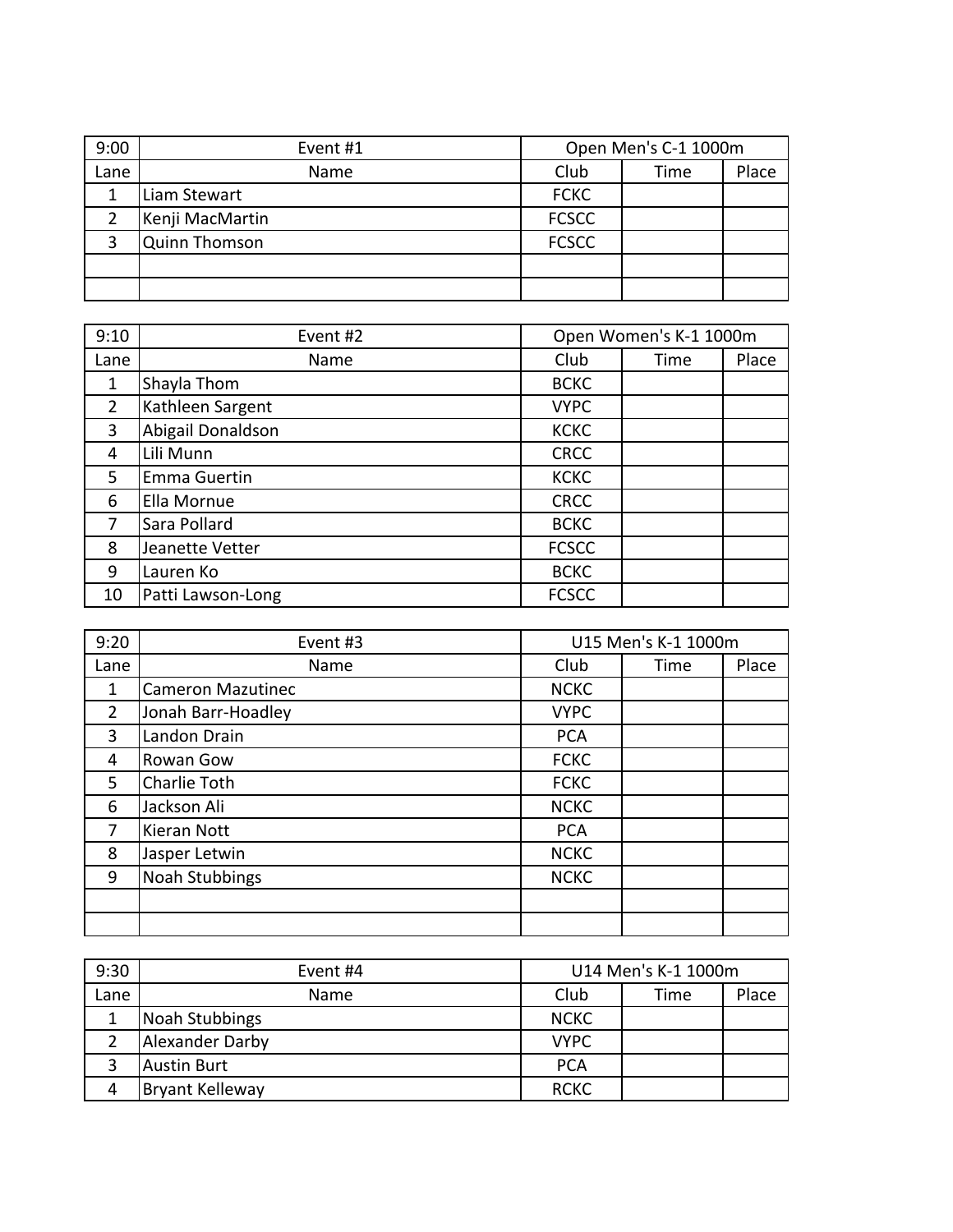| 5. | Cedric-Matti Charron | <b>PCA</b>   |  |
|----|----------------------|--------------|--|
| 6  | Andrew Thom          | <b>BCKC</b>  |  |
| 7  | <b>Cohen Hunter</b>  | <b>FCSCC</b> |  |
| 8  | Jonas Decker         | <b>KCKC</b>  |  |
| 9  | Keegan Bateman       | <b>FCSCC</b> |  |
| 10 | Genji Hirano         | <b>RCKC</b>  |  |
| 11 | Jasper Letwin        | <b>NCKC</b>  |  |
| 12 | Rowan Davison        | <b>FCSCC</b> |  |
| 13 | Cameron Mazutinec    | <b>NCKC</b>  |  |
| 14 | Andrew Clark         | <b>KCKC</b>  |  |

| 9:40           | Event #5                       |              |                                                                 |  |
|----------------|--------------------------------|--------------|-----------------------------------------------------------------|--|
|                |                                |              | U15 Women's C-1 1000m<br>U14 Women's C-1 1000m<br>Place<br>Time |  |
| Lane           | <b>Name</b>                    | Club         |                                                                 |  |
|                | Abby Charlesworth (U15)        | <b>FCKC</b>  |                                                                 |  |
| $\overline{2}$ |                                |              |                                                                 |  |
| 3              | Anna Beaudry (U14)             | <b>PCA</b>   |                                                                 |  |
| 4              | Brenna Nott (U14)              | <b>PCA</b>   |                                                                 |  |
| 5              | Asha Cartagena-Senanyake (U14) | <b>FCSCC</b> |                                                                 |  |
|                |                                |              |                                                                 |  |
|                |                                |              |                                                                 |  |

| 9:50           | Event #6             |              | U13 Men's K-1 1000m |       |
|----------------|----------------------|--------------|---------------------|-------|
| Lane           | Name                 | Club         | Time                | Place |
| 1              | <b>Austin Burt</b>   | <b>PCA</b>   | scratch             |       |
| $\overline{2}$ | Sam Fasullo          | <b>FCKC</b>  |                     |       |
| 3              | Cedric-Matti Charron | <b>PCA</b>   | scratch             |       |
| 4              | <b>Adam Vetter</b>   | <b>FCSCC</b> |                     |       |
| 5              | Kristian McIntosh    | <b>RCKC</b>  |                     |       |
| 6              | <b>Ben Williams</b>  | <b>FCKC</b>  | scratch             |       |
| $\overline{7}$ | Kaleb Aubey          | <b>FCKC</b>  |                     |       |
| 8              | <b>Andrew Clark</b>  | <b>KCKC</b>  |                     |       |
| 9              | Alex Smith           | <b>FCKC</b>  |                     |       |
| 10             | Matt House           | <b>KCKC</b>  |                     |       |
| 11             | Andrew Thom          | <b>BCKC</b>  |                     |       |

| 10:00 | Event #7             | U12 Men's K-1 1000m |      |       |
|-------|----------------------|---------------------|------|-------|
| Lane  | Name                 | Club                | Time | Place |
|       | <b>Austin Burt</b>   | <b>PCA</b>          |      |       |
|       | Tomoki MacMartin     | <b>FCSCC</b>        |      |       |
|       | Cedric-Matti Charron | <b>PCA</b>          |      |       |
|       | Carson Ko            | <b>BCKC</b>         |      |       |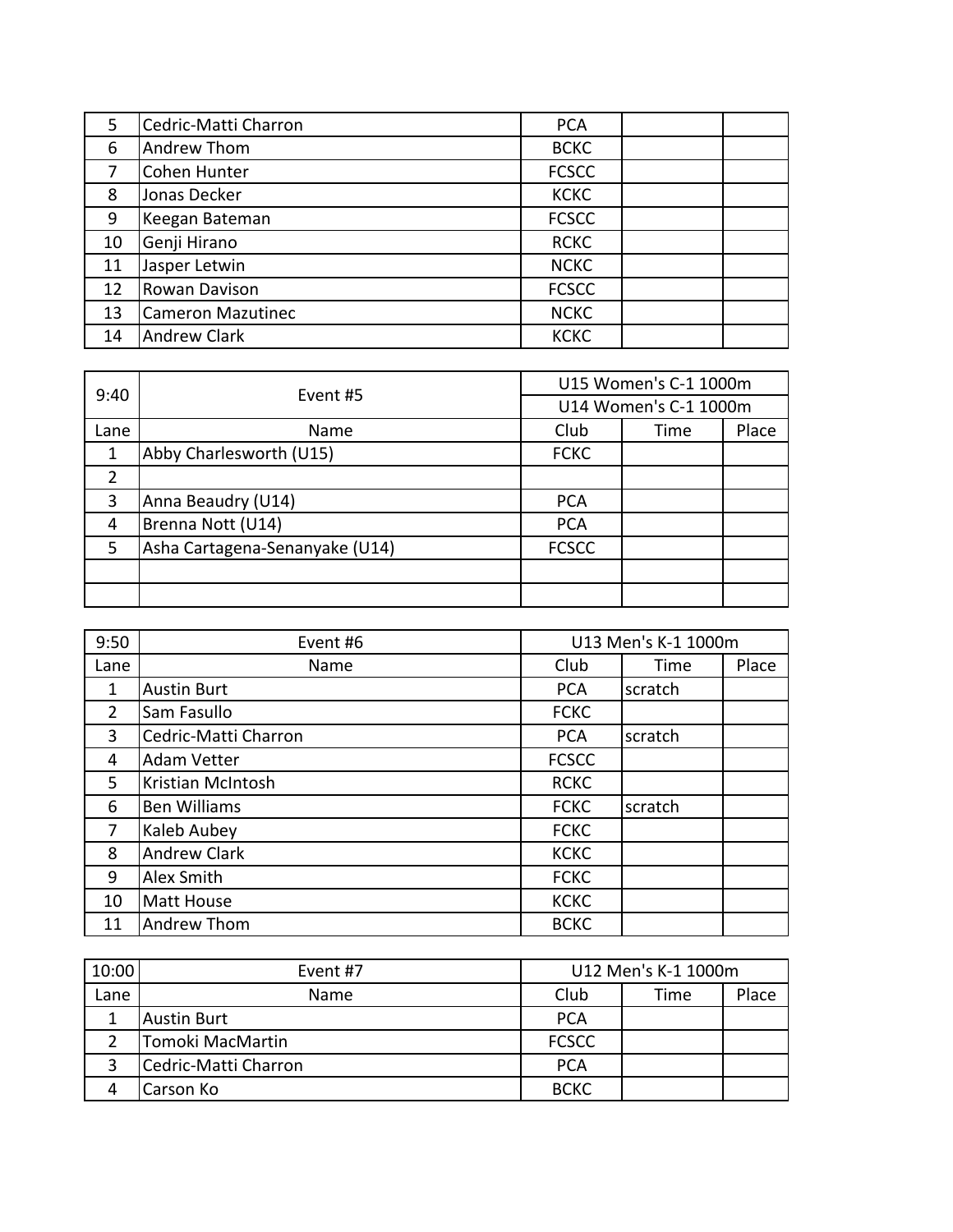| 5  | Thomas Colhoun        | <b>BCKC</b>  |  |
|----|-----------------------|--------------|--|
| 6  | Noah MacMartin        | <b>FCSCC</b> |  |
| 7  | <b>Tyler Biling</b>   | <b>RCKC</b>  |  |
| 8  | Zack Smith            | <b>FCKC</b>  |  |
| 9  | Sorang Constantinescu | <b>CRCC</b>  |  |
| 10 | Seth Doyle            | <b>NCKC</b>  |  |
| 11 | Justin Lan            | <b>CRCC</b>  |  |
| 12 | Thorban Schroeder     | <b>NCKC</b>  |  |
| 13 | Ben Kelly             | <b>CRCC</b>  |  |
| 14 | Owen Mitchell         | <b>NCKC</b>  |  |
| 15 | <b>Matt House</b>     | <b>KCKC</b>  |  |

| 10:10         | Event #8                |              |                                                                 |  |
|---------------|-------------------------|--------------|-----------------------------------------------------------------|--|
|               |                         |              | U13 Women's C-1 1000m<br>U12 Women's C-1 1000m<br>Place<br>Time |  |
| Lane          | Name                    | Club         |                                                                 |  |
|               | Anna Beaudry (U13)      | <b>PCA</b>   |                                                                 |  |
| $\mathcal{P}$ | Brenna Nott (U13)       | <b>PCA</b>   |                                                                 |  |
| 3             | Abby Charlesworth (U13) | <b>FCKC</b>  |                                                                 |  |
| 4             |                         |              |                                                                 |  |
| 5             | Danica Johnson (U12)    | <b>FCSCC</b> |                                                                 |  |
|               |                         |              |                                                                 |  |
|               |                         |              |                                                                 |  |

| 10:20         | Event #9         | U15 Women's K-1 1000m |      |       |
|---------------|------------------|-----------------------|------|-------|
| Lane          | Name             | Club                  | Time | Place |
|               | Natalie Pankratz | <b>APC</b>            |      |       |
| $\mathcal{P}$ | Siobhan Gibbons  | <b>NCKC</b>           |      |       |
| 3             | Kierra Willis    | <b>KCKC</b>           |      |       |
| 4             | Sara Pollard     | <b>BCKC</b>           |      |       |
| 5             | Teegan Letwin    | <b>NCKC</b>           |      |       |
| 6             | Lauren Ko        | <b>BCKC</b>           |      |       |

| 10:30          | Event #10               |              | U14 Women's K-1 1000m |       |
|----------------|-------------------------|--------------|-----------------------|-------|
| Lane           | Name                    | Club         | Time                  | Place |
| 1              | Emma Albaek-Christensen | <b>APC</b>   |                       |       |
| 2              | Lauryn Clague           | <b>FCSCC</b> |                       |       |
| 3              | <b>Holly Adam</b>       | <b>NCKC</b>  |                       |       |
| $\overline{4}$ | Keisa Bleiler           | <b>FCSCC</b> |                       |       |
| 5              | Miranda Kahlert         | <b>RCKC</b>  |                       |       |
| 6              | Niamh Gibbons           | <b>NCKC</b>  |                       |       |
| 7              | Gillian Helliwell       | <b>FCSCC</b> |                       |       |
| 8              | Moyo Alabi              | <b>NCKC</b>  |                       |       |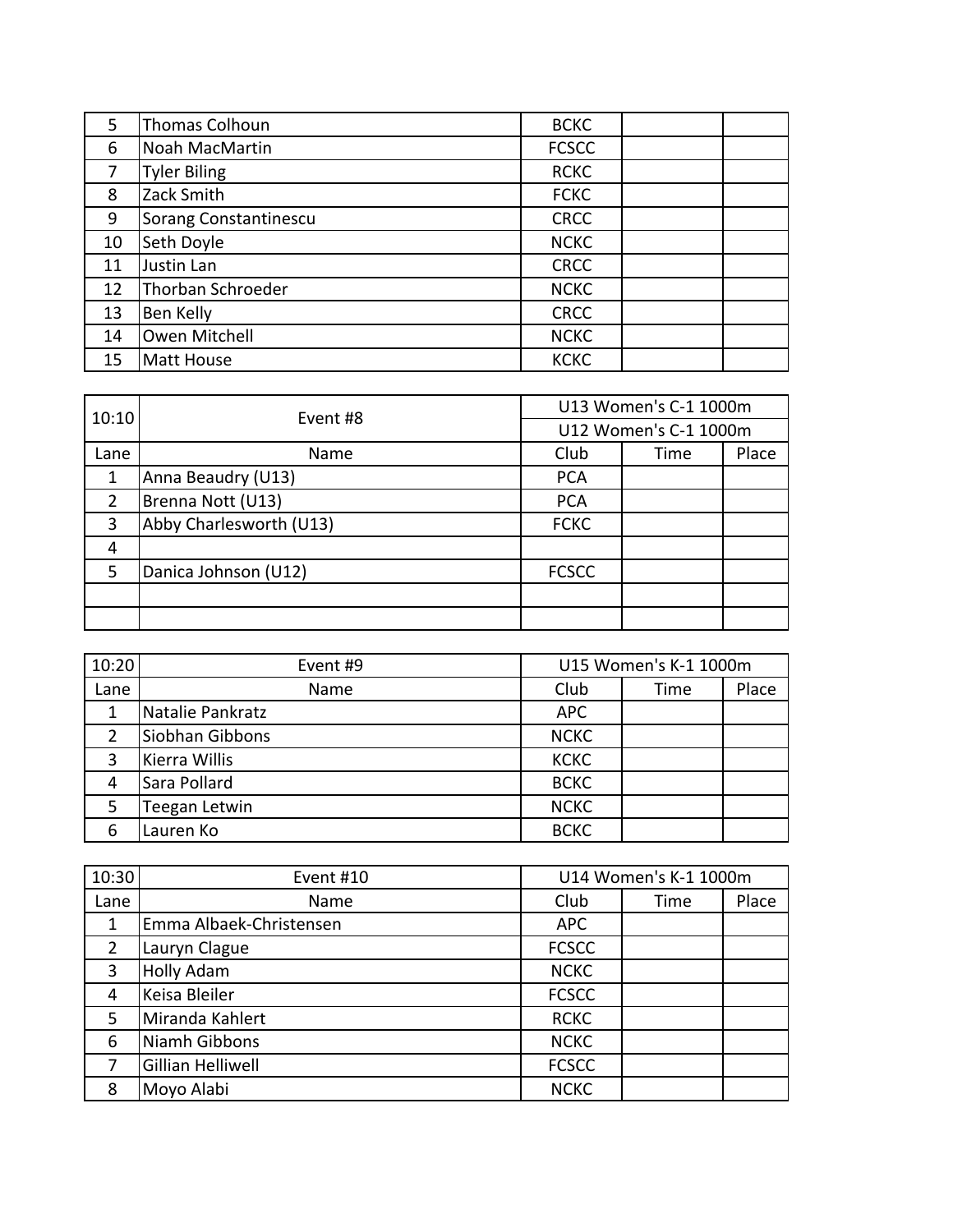|   | Kierra Willis | <b>KCKC</b>  |  |
|---|---------------|--------------|--|
| ᆚ | Abby Scoggins | <b>BCKST</b> |  |
|   |               |              |  |

| 10:40 | Event #11               | U15 Men's C-1 1000m |                     |       |
|-------|-------------------------|---------------------|---------------------|-------|
|       |                         |                     | U14 Men's C-1 1000m |       |
| Lane  | Name                    | Club                | Time                | Place |
| 1     | Danylo Korsei (U15)     | <b>FCSCC</b>        |                     |       |
| 2     | Landon MacQuarrie (U15) | <b>FCKC</b>         |                     |       |
| 3     | Kenji MacMartin (U15)   | <b>FCSCC</b>        |                     |       |
| 4     | Quinn Thomson (U15)     | <b>FCSCC</b>        |                     |       |
| 5     |                         |                     |                     |       |
| 6     | Landon MacQuarrie (U14) | <b>FCKC</b>         |                     |       |
| 7     | Tate Solomonson (U14)   | <b>KCKC</b>         |                     |       |
|       |                         |                     |                     |       |
|       |                         |                     |                     |       |

| 10:50          | Event #12                     | U13 Women's K-1 1000m |                       |       |
|----------------|-------------------------------|-----------------------|-----------------------|-------|
|                |                               |                       | U12 Women's K-1 1000m |       |
| Lane           | Name                          | Club                  | Time                  | Place |
| 1              | Jaime Pady (U13)              | <b>NCKC</b>           |                       |       |
| $\overline{2}$ | Emma Albaek-Christensen (U13) | <b>APC</b>            |                       |       |
| 3              | Lauren Clague (U13)           | <b>FCSCC</b>          |                       |       |
| 4              | Niamh Gibbons (U13)           | <b>NCKC</b>           |                       |       |
| 5              | Abby Charlesworth (U13)       | <b>FCKC</b>           |                       |       |
| 6              | Ella Moreau (U13)             | <b>CRCC</b>           |                       |       |
| 7              | Moyo Alabi (U13)              | <b>NCKC</b>           |                       |       |
| 8              | Abby Scoggins (U13)           | <b>BCKST</b>          |                       |       |
| 9              | Holly Adam (U13)              | <b>NCKC</b>           |                       |       |
| 10             |                               |                       |                       |       |
| 11             | Danica Johnson (U12)          | <b>FCSCC</b>          |                       |       |
| 12             | Aurora Kahlert (U12)          | <b>RCKC</b>           |                       |       |
| 13             | Ellie Scoggins (U12)          | <b>BCKST</b>          |                       |       |
|                |                               |                       |                       |       |
|                |                               |                       |                       |       |

| 11:00 | Event #13        | Open Men's K-1 1000m |      |       |
|-------|------------------|----------------------|------|-------|
| Lane  | Name             | Club                 | Time | Place |
|       | Patrick Dann     | <b>CRCC</b>          |      |       |
|       | Cameron Antifave | <b>NCKC</b>          |      |       |
|       | Landon Drain     | <b>PCA</b>           |      |       |
|       | Jackson Ali      | <b>NCKC</b>          |      |       |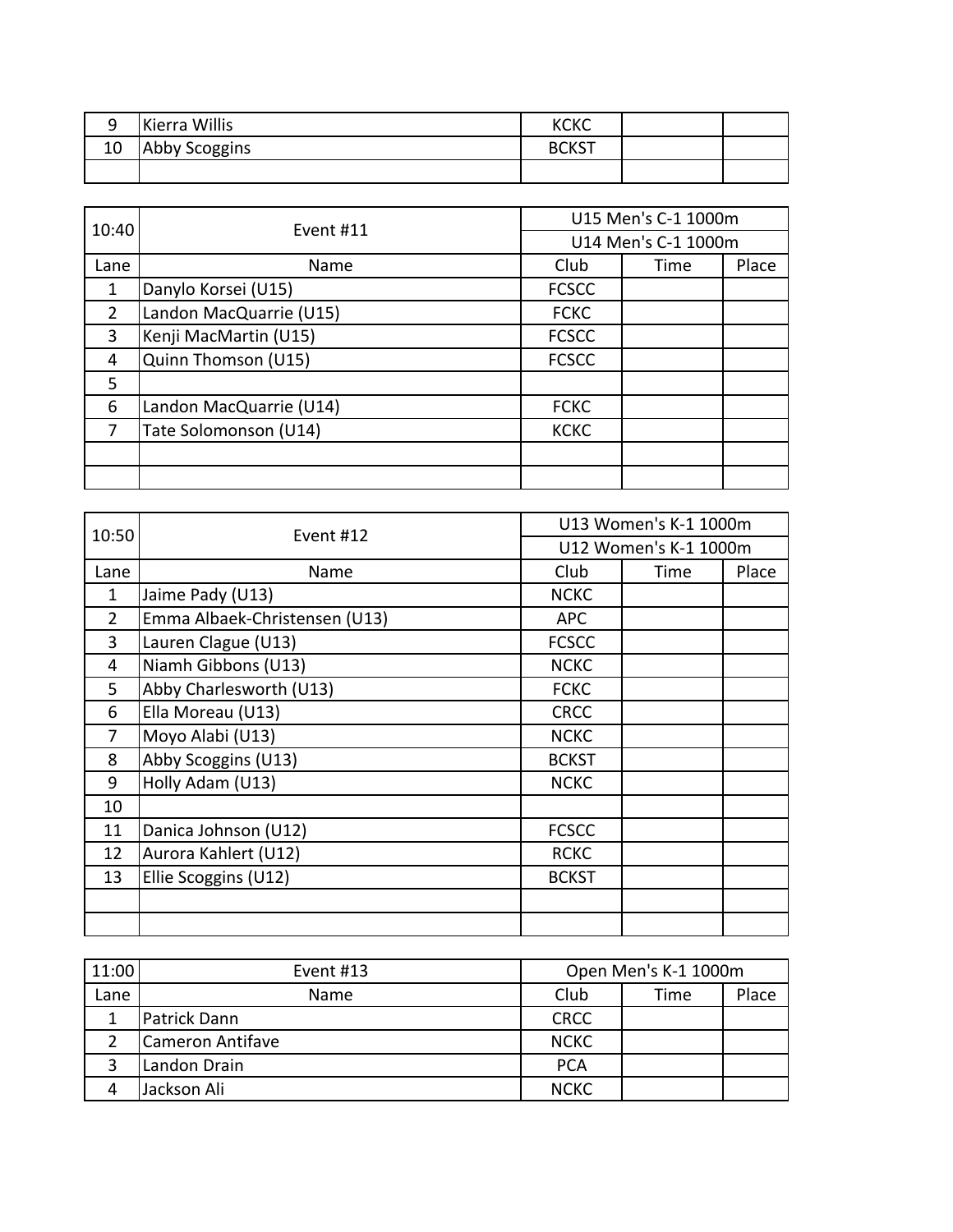| 5  | <b>Bryant Kelleway</b>   | <b>RCKC</b>  |  |
|----|--------------------------|--------------|--|
| 6  | <b>Stanley Netherton</b> | <b>KCKC</b>  |  |
| 7  | JD Lawson-Long           | <b>FCSCC</b> |  |
| 8  | Andrew Thom              | <b>BCKC</b>  |  |
| 9  | David Helliwell          | <b>FCSCC</b> |  |
| 10 | <b>Edward Colhoun</b>    | <b>BCKC</b>  |  |
| 11 | Kieran Nott              | <b>PCA</b>   |  |
| 12 | Corey Stewart            | <b>APC</b>   |  |
| 13 | Rowan Davison            | <b>FCSCC</b> |  |
| 14 | Keegan Bateman           | <b>FCSCC</b> |  |
| 15 | Coen del Valle           | <b>CRCC</b>  |  |
| 16 | Michael Lanyon           | <b>KCKC</b>  |  |
| 17 | Nolan Tomaselli          | <b>CRCC</b>  |  |
| 18 | Spencer Robinson         | <b>KCKC</b>  |  |
| 19 | Aiden Tabata             | <b>KCKC</b>  |  |
| 20 | Matao Buist              | <b>KCKC</b>  |  |
| 21 | <b>Thomas Duff</b>       | <b>NCKC</b>  |  |
| 22 | Ivan Strashenko          | <b>BCKC</b>  |  |

|                |                        | Open Women's C-1 1000m |         |       |  |
|----------------|------------------------|------------------------|---------|-------|--|
| 11:10          | Event #14              | U13 Men's C-1 1000m    |         |       |  |
|                |                        | U12 Men's C-1 1000m    |         |       |  |
| Lane           | Name                   | Club                   | Time    | Place |  |
| $\mathbf{1}$   | Abigail Donaldson      | <b>KCKC</b>            |         |       |  |
| $\overline{2}$ | Lauren Ko              | <b>BCKC</b>            |         |       |  |
| 3              |                        |                        |         |       |  |
| 4              | Adam Vetter (U13)      | <b>FCSCC</b>           |         |       |  |
| 5.             | Danylo Korsei (U13)    | <b>FCSCC</b>           |         |       |  |
| 6              | Ben Williams (U13)     | <b>FCKC</b>            | scratch |       |  |
| 7              | Alex Smith (U13)       | <b>FCKC</b>            |         |       |  |
| 8              |                        |                        |         |       |  |
| 9              | Noah MacMartin (U12)   | <b>FCSCC</b>           |         |       |  |
| 10             | Tomoki MacMartin (U12) | <b>FCSCC</b>           |         |       |  |
| 11             | Zack Smith (U12)       | <b>FCKC</b>            | scratch |       |  |
|                |                        |                        |         |       |  |
|                |                        |                        |         |       |  |
|                |                        |                        |         |       |  |

## COURSE CHANGE TO 500M

|  | 12:00<br>Event #15 | Para K-1 500m         |  |  |
|--|--------------------|-----------------------|--|--|
|  |                    | Novice Men's K-1 500m |  |  |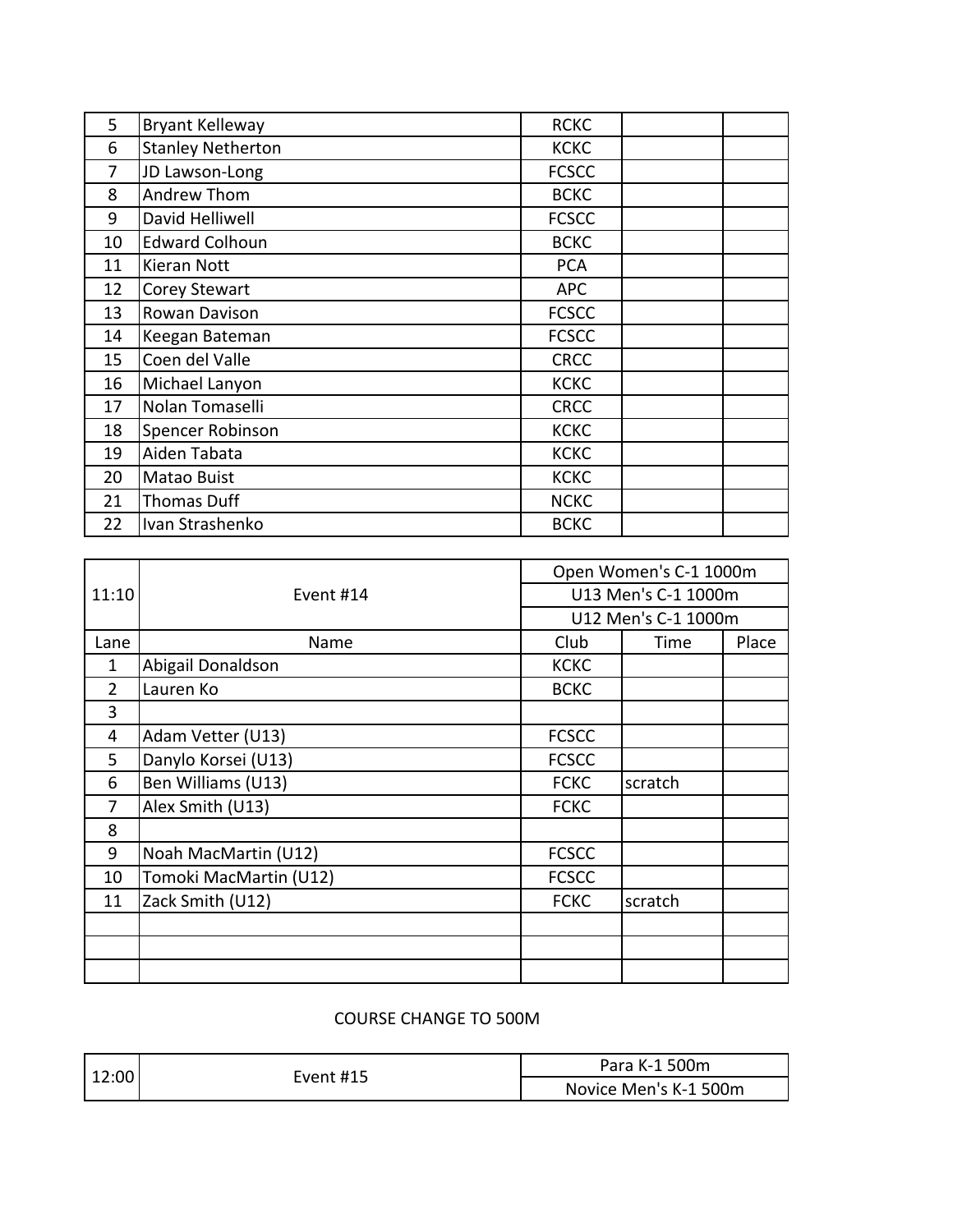| Lane | Name                 | Club         | Time | Place |
|------|----------------------|--------------|------|-------|
| 1    | Corey Stewart (Para) | <b>APC</b>   |      |       |
| 2    |                      |              |      |       |
| 3    | JD Lawson-Long       | <b>FCSCC</b> |      |       |
| 4    | Genji Hirano         | <b>RCKC</b>  |      |       |
| 5.   | Ben kelly            | <b>CRCC</b>  |      |       |
| 6    | Cohen Hunter         | <b>FCSCC</b> |      |       |
| 7    | Justin Lan           | <b>CRCC</b>  |      |       |
| 8    | Jonas Decker         | <b>KCKC</b>  |      |       |
| 9    | Carson Ko            | <b>BCKC</b>  |      |       |
| 10   | <b>Andrew Clark</b>  | <b>KCKC</b>  |      |       |
| 11   | Andrew Thom          | <b>BCKC</b>  |      |       |
| 12   | Thomas Colhoun       | <b>BCKC</b>  |      |       |

| 12:10         | Event #16             | U11 Women's K-1 500m |      |       |
|---------------|-----------------------|----------------------|------|-------|
| Lane          | Name                  | Club                 | Time | Place |
| 1             | <b>Emily Burt</b>     | <b>PCA</b>           |      |       |
| $\mathcal{P}$ | Avalon Lawson-Long    | <b>FCSCC</b>         |      |       |
| 3             | Aurora Kahlert        | <b>RCKC</b>          |      |       |
| 4             | Sophia Nikitovic      | <b>NCKC</b>          |      |       |
| 5             | <b>Ellie Scoggins</b> | <b>BCKST</b>         |      |       |
| 6             | Matilda Lawson-Long   | <b>FCSCC</b>         |      |       |
|               |                       |                      |      |       |
|               |                       |                      |      |       |

| 12:20          | Event #17           | U11 Men's K-1 500m |      |       |
|----------------|---------------------|--------------------|------|-------|
| Lane           | Name                | Club               | Time | Place |
| 1              | Damian Hickey       | <b>KCKC</b>        |      |       |
| $\overline{2}$ | Justin Lan          | <b>CRCC</b>        |      |       |
| $\overline{3}$ | <b>Tyler Biling</b> | <b>RCKC</b>        |      |       |
| 4              | Thomas Colhoun      | <b>BCKC</b>        |      |       |
| 5.             | Zack Smith          | <b>FCKC</b>        |      |       |
| 6              | Thorban Schroeder   | <b>NCKC</b>        |      |       |
| 7              | Douglas Hunter      | <b>KCKC</b>        |      |       |
| 8              | Owen Mitchell       | <b>NCKC</b>        |      |       |
| 9              | Carson Ko           | <b>BCKC</b>        |      |       |
| 10             | <b>Matt Parkins</b> | <b>NCKC</b>        |      |       |
| 11             | Harris Hunter       | <b>KCKC</b>        |      |       |
| 12             | Seth Doyle          | <b>NCKC</b>        |      |       |
| 13             | Corben Hickey       | <b>KCKC</b>        |      |       |

| 12:30  <br>Event #18 | Novice Men's C-1 500m |
|----------------------|-----------------------|
|----------------------|-----------------------|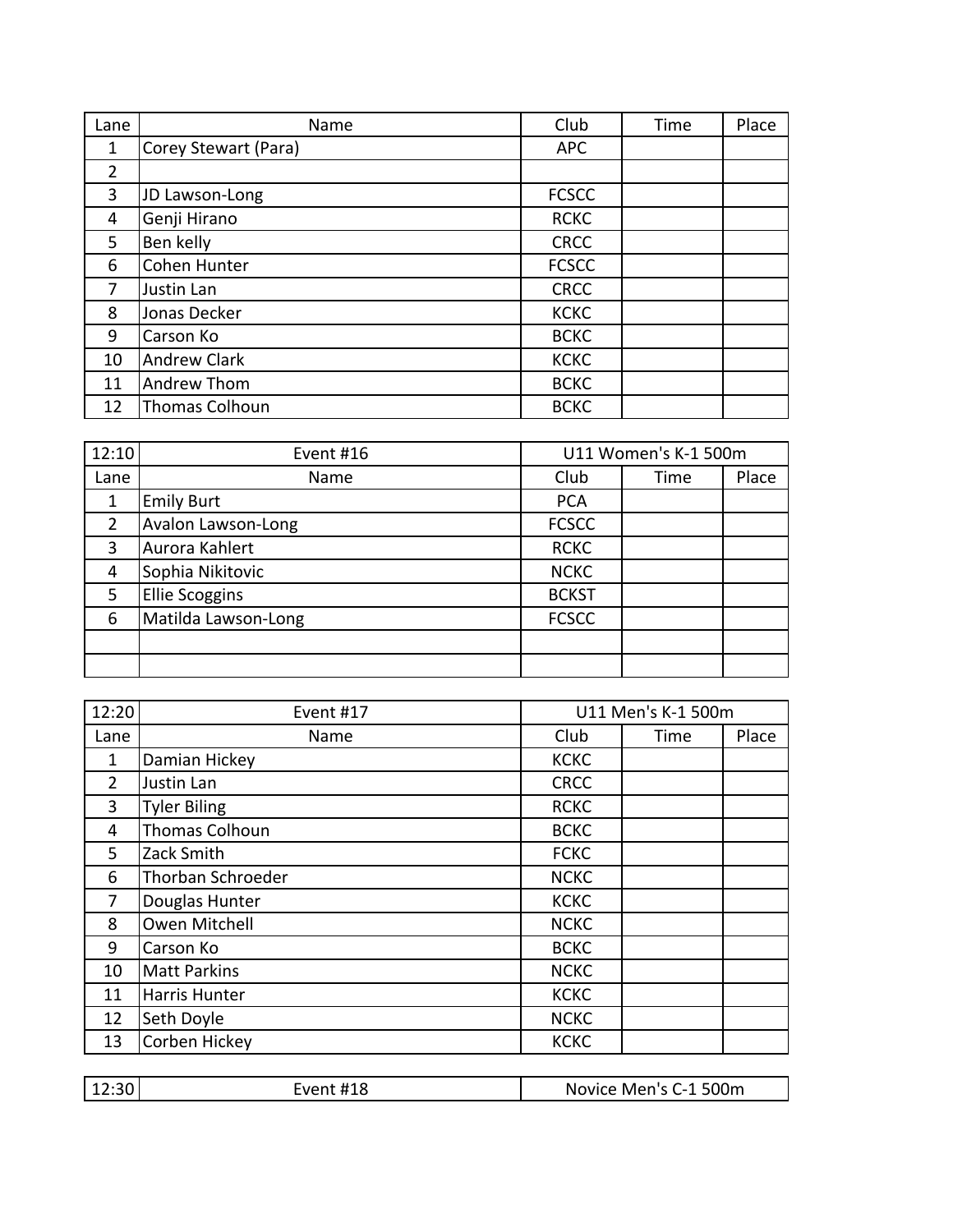| Lane | Name                   | Club        | Time | Place |
|------|------------------------|-------------|------|-------|
|      | <b>Tate Solomonson</b> | <b>KCKC</b> |      |       |
|      | Kristian McIntosh      | <b>RCKC</b> |      |       |
|      |                        |             |      |       |
|      |                        |             |      |       |

| 12:40          | Event #19         | Novice Women's K-1 500m |      |       |
|----------------|-------------------|-------------------------|------|-------|
| Lane           | Name              | Club                    | Time | Place |
| 1              | <b>Emily Burt</b> | <b>PCA</b>              |      |       |
| $\overline{2}$ | Miranda Kahlert   | <b>RCKC</b>             |      |       |
| 3              | Abigail Donaldson | <b>KCKC</b>             |      |       |
| 4              | Shayla Thom       | <b>BCKC</b>             |      |       |
| 5              | Emma Guertin      | <b>KCKC</b>             |      |       |
| 6              | Aurora Kahlert    | <b>RCKC</b>             |      |       |
| 7              | Kierra Willis     | <b>KCKC</b>             |      |       |
| 8              | Lili Munn         | <b>CRCC</b>             |      |       |
| 9              | Lauren Ko         | <b>BCKC</b>             |      |       |
| 10             | Ella Mornue       | <b>CRCC</b>             |      |       |
| 11             | Sara Pollard      | <b>BCKC</b>             |      |       |

| 12:50 | Event #20           | U11 Women's C-1 500m |      |       |
|-------|---------------------|----------------------|------|-------|
| Lane  | Name                | Club                 | Time | Place |
|       | Avalon Lawson-Long  | <b>FCSCC</b>         |      |       |
|       | Matilda Lawson-Long | <b>FCSCC</b>         |      |       |
|       |                     |                      |      |       |
|       |                     |                      |      |       |

| 1:00           | Event #21            | Open Men's K-1 500m |      |       |
|----------------|----------------------|---------------------|------|-------|
| Lane           | Name                 | Club                | Time | Place |
| $\mathbf{1}$   | Landon Drain         | <b>PCA</b>          |      |       |
| $\overline{2}$ | <b>Corey Stewart</b> | <b>APC</b>          |      |       |
| 3              | JD Lawson-Long       | <b>FCSCC</b>        |      |       |
| 4              | Kieran Nott          | <b>PCA</b>          |      |       |
| 5              | Rowan Davison        | <b>FCSCC</b>        |      |       |
| 6              | Coen del Valle       | <b>CRCC</b>         |      |       |
| 7              | David Helliwell      | <b>FCSCC</b>        |      |       |
| 8              | Nolan Tomaselli      | <b>CRCC</b>         |      |       |
| 9              | Michael Lanyon       | <b>KCKC</b>         |      |       |
| 10             | Keegan Bateman       | <b>FCSCC</b>        |      |       |
| 11             | Spencer Robinson     | <b>KCKC</b>         |      |       |
| 12             | Patrick Dann         | <b>CRCC</b>         |      |       |
| 13             | Aiden Tabata         | <b>KCKC</b>         |      |       |